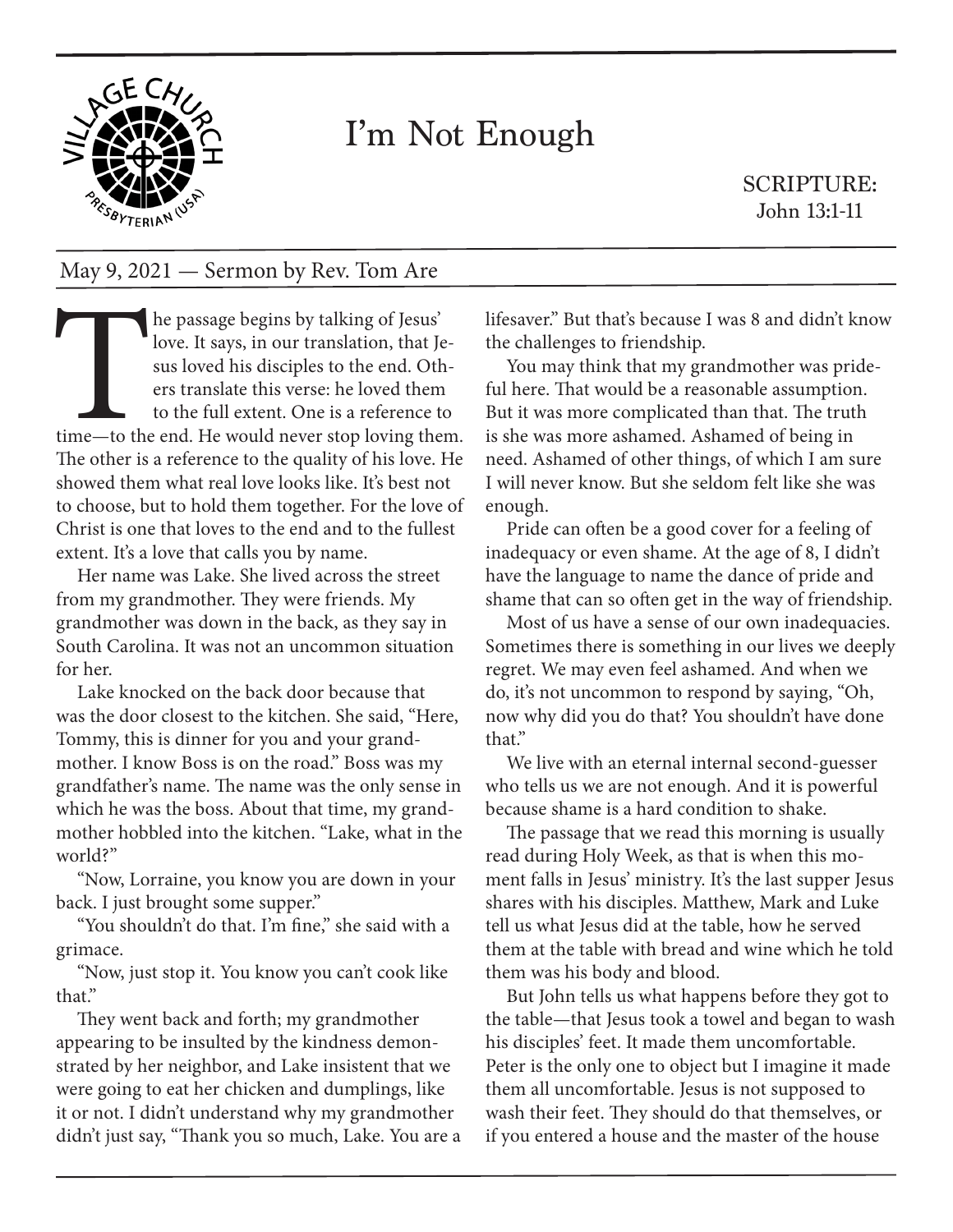had servants, the servants would wash the guests' feet. But Jesus is Jesus, their leader, their lord... he's not supposed to take care of them in this way. Peter sounds proud here. Yet, if I understand the text, what's behind his bluster is a sense of unworthiness, maybe even shame. They weren't worthy; at least that is what Peter says. I'm not enough.

Several times in my life I have been involved in planning a worship service, usually for a retreat of some kind, and someone will suggest, "Wouldn't it be wonderful to include foot washing during the service? This beautiful, intimate moment of foot washing... wouldn't it be wonderful?" And I think, "No, no, no... this would not be wonderful; it would be awkward. I don't want someone washing my smelly, clammy, unpedicured feet. Who does that?"

It's awkward but in Jesus' day, it was a common practice of hospitality. So, the awkwardness was not in the act itself, but in who was doing it. And the truth is, Peter didn't feel worthy. It echoes a moment that Matthew tells us, when Jesus is baptized by John the Baptist. John says, "No, no, no... I can't baptize you; you are the one who should baptize me. I am not worthy." Worth is a tricky thing.

In Fredrik Backman's novel, *Us Against You*, the town of Beartown is described this way. "There are both good and bad people living here, and that makes us complicated, because it isn't always so easy to see the difference. Sometimes we're both at the same time."

Indeed. Our theology is that good people do bad things and bad people can do good things; we are all a mixed bag. And that can leave us feeling like we are not enough at times.

It can cause us to say, "No, Jesus, you shouldn't do that for me. Thaddaeus and Matthew, they deserve it, but not me."

I've shared before that the most frequently read article in *The New York Times* in 2016 was titled "Why You Will Marry The Wrong Person." The author says when we first meet each other, we try so hard to impress, to put a good foot forward, but the whole truth of ourselves shows up sooner or later.

He says, when they have time to get to know us, they will learn about our particular kind of disfunction. He's right. When we have friends, they know us. They know the whole truth of us.

That's what Peter was saying: I can't have you wash my feet because I am not worthy of *this*; and not only that, you know I'm not worthy. He was uncomfortable—maybe even ashamed. Sounds like Peter doubts that he is enough.

Today is Mother's Day and today we baptized Andrew and Anne, Colin and Margaret. They are just barely or not quite a year old. They are as cute as they can be. But apart from that, it's hard to tell much about them. We don't know what talents they will demonstrate. We don't know their interests. Their parents don't know either. It will be fun to see who they become as they grow up.

But their parents won't need that information to love these little ones. That's the thing about becoming a parent... you love them not because they are smart or talented. You love them not because they let you sleep through the night, for at various ages, for various reasons, they will keep you awake at night. You love them not because they make you laugh or always make their beds in the morning. You love them because they are yours. They belong to you, and not because of what is in their hearts, but because of the love in your heart as their parent. Are they worthy of that love? Wrong question. Love that loves to the end, love to the fullest extent, is not something we earn.

These parents love their children just because they are their children. Now don't get me wrong; no one cares more about who these children become than their parents. But no matter who they become, they will belong.

If I understand the text, Jesus girds a towel, takes a bowl of water, and washes his disciples' feet. He knows them. He knows they are a mixed bag. He knows Peter is the kind of guy who one day walks on water and another day is called Satan, and on a day coming very soon, he will deny him. And even so, Peter is enough.

<sup>2</sup>

<sup>1</sup> Fredrik Backman, *Us Against You*, (2018) p. 364.